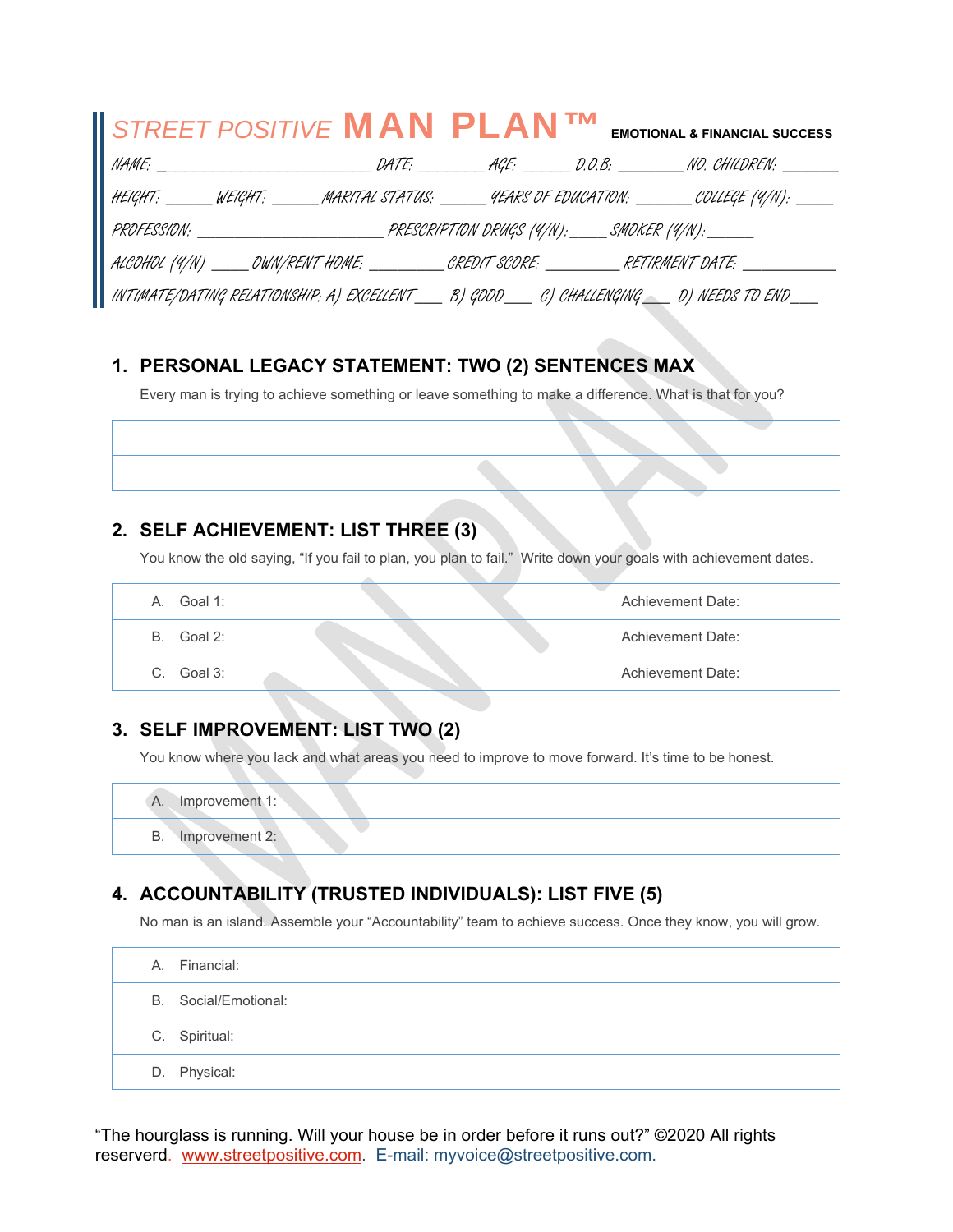E. Professional:

#### **5. ACTIVITY TIME SPENT: LIST THREE (3)**

A man puts his time and money where his heart is. Look at where you spend yours. And, if change is needed.

| A. Activity 1: | Hours Weekly: |
|----------------|---------------|
| B. Activity 1: | Hours Weekly: |
| C. Activity 1: | Hours Weekly: |

## **6. STRENGTHS & WEAKNESS (PERSONAL/PROFESSIONAL): LIST THREE (3)**

| Α. | Strengths 1. | <u>.</u> | <b>TANA</b> | U.                     | u) |
|----|--------------|----------|-------------|------------------------|----|
| b. | Weakness 1.  | <u>.</u> |             | <b>RAN</b><br>$\cup$ . |    |

## **7. EMOTIONAL CHALLENGES: COMPLETE ALL**

A mind is truly a terrible thing to waste. Know what's causing your emotional disruption to move forward.

|    | A. Anger Challenge/Root:        |
|----|---------------------------------|
| В. | Insecurity Challenge/Root:      |
|    | C. Depression Challenge/Root:   |
|    | D. Fear/Anxiety Challenge/Root: |

# **8. FINANCIAL: LIST VALUES & AMOUNTS OWED**

Know your net worth? Reduce your debt, increase your earnings and let no man control you financially.

| Real Estate:        | Vehicle(s) Owned:  | Other Assets:                    |
|---------------------|--------------------|----------------------------------|
| Credit Cards:       | Vehicle(s) Owed:   | Other Liability:                 |
| Monthly Income:     | Monthly Expenses:  | Personal Savings:                |
| Life Insurance:     | Stock Investments: | <b>Retirement Savings:</b>       |
| Living Trust: (Y/N) | Will: $(Y/N)$      | Durable Power of Attorney: (Y/N) |